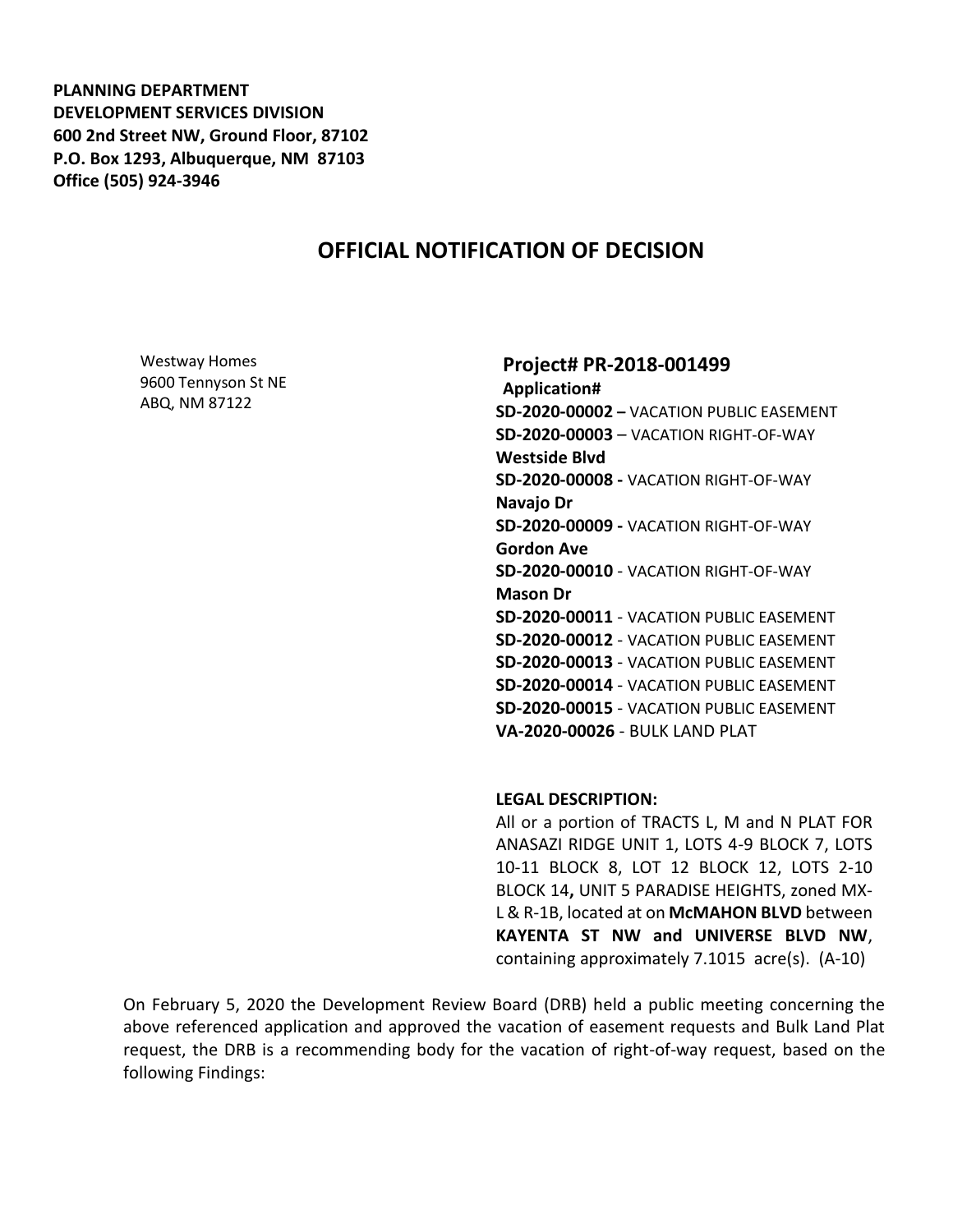Project # PR-2018-001499 SD-2020-00002, SD-2020-00003, SD-2020-00008, SD-2020-00009, SD-2020-00010, SD-2020-00011, SD-2020-00012, SD-2020-00013, SD-2020-00014 SD-2020- 00015, VA-2020-00026

#### Page 2 of 7

# **SD-2020-00002 –** VACATION PUBLIC EASEMENT

- 1. This is a request to vacate a utility easement from Frost street to Navajo Drive, south of lots 8 and 15 of Block 9 and lots 7 and 14 of Block 8 Paradise Heights, as shown on the exhibit dated March 12, 1973.
- 2. The easement is no longer needed because the subdivision has been replatted and new easements will be granted when the site redevelops.
- 3. The applicant provided notice as required in table 6-1-1 of the IDO.

## **SD-2020-00003** – VACATION RIGHT-OF-WAY Westside Blvd

- 1. This is a request to vacate Westside Boulevard from Calle Vizcaya to McMahon Boulevard, as shown on sheet 1 of 1, Sketch for Bulk Land Plat.
- 2. Pursuant to section 14-16-6-(K)(2)(e), the DRB will the recommending body on the request because the vacation contains more than 5000 square feet and the entire width of a street. City Council will make the final decision on the request.
- 3. The applicant provided notice as required in table 6-1-1 of the IDO.
- 4. Vacation requests must meet the criteria in IDO Section 14-16-6-6-(K)(3)(a): *The public welfare does not require that the public right of way or easement be retained:* The public welfare does not require that the right-of-way be retained. Transportation supported the request. Staff did not receive any public comment on the request. The request allows the removal of antiquated platting that does not align with the current roadway system. New roads or access will be required when the site is redeveloped.
- 5. Vacation requests must meet the criteria in 14-16-6-6(K)(3)(b): *There is a net benefit to the public welfare because the development made possible by the vacation is clearly more beneficial to the public welfare than the minor detriment resulting from the vacation, and there is no convincing evidence that any substantial property right is being abridged against the will of the owner of that right.* The applicant provided proper notice, the vacation removes previously platted streets and allows the redevelopment of the site.

# Conditions:

1. Final sign off is delegated to Planning for City Council approval of the vacation.

# **SD-2020-00008 -** VACATION RIGHT-OF-WAY Navajo Dr

1. This is a request to vacate Navajo Drive from Westside Boulevard to McMahon Boulevard, as shown on sheet 1 of 1, Sketch for Bulk Land Plat.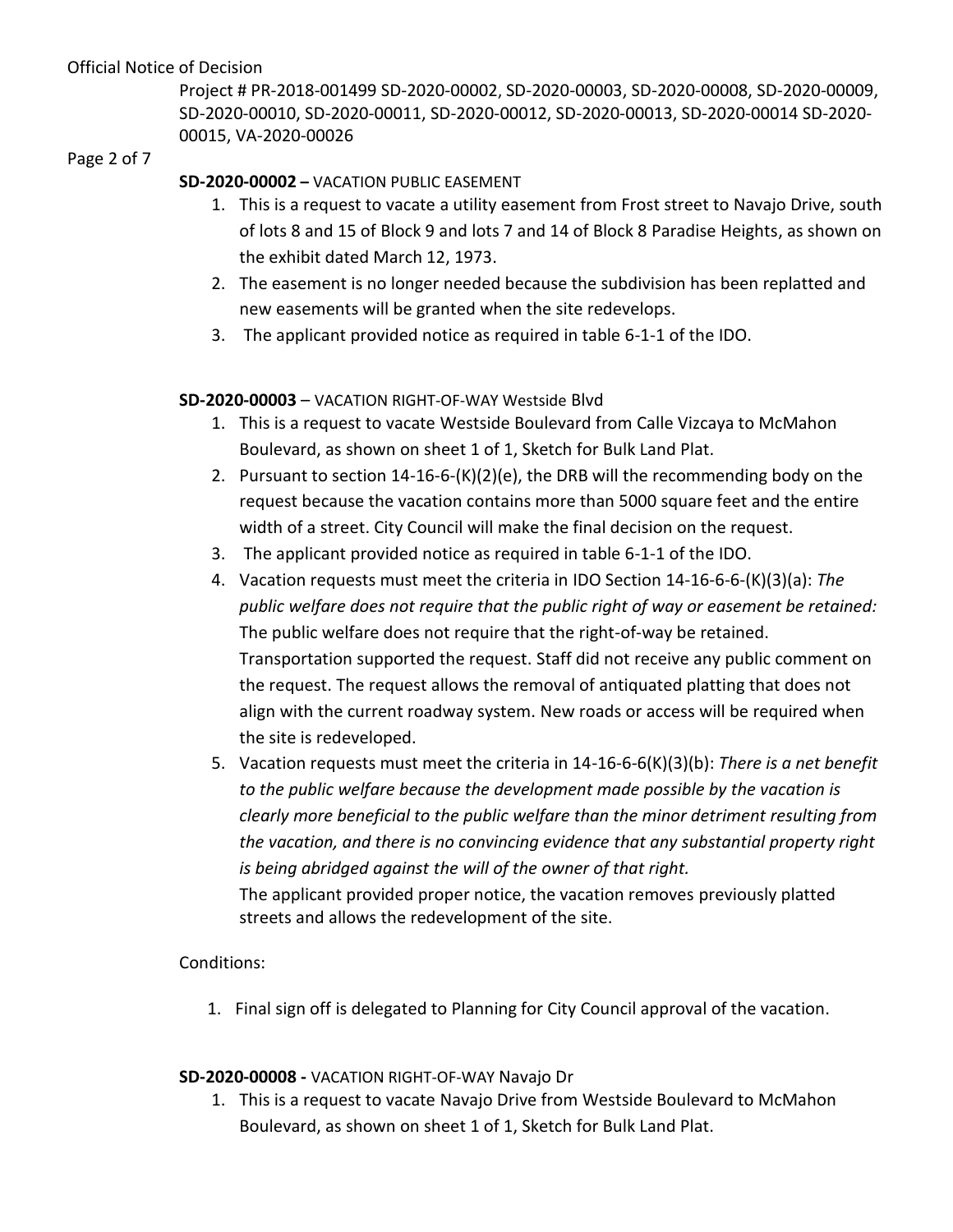Project # PR-2018-001499 SD-2020-00002, SD-2020-00003, SD-2020-00008, SD-2020-00009, SD-2020-00010, SD-2020-00011, SD-2020-00012, SD-2020-00013, SD-2020-00014 SD-2020- 00015, VA-2020-00026

Page 3 of 7

- 2. Pursuant to section  $14-16-6-(K)(2)(e)$ , the DRB will the recommending body on the request because the vacation contains more than 5000 square feet and the entire width of a street. City Council will make the final decision on the request.
- 3. The applicant provided notice as required in table 6-1-1 of the IDO.
- 4. Vacation requests must meet the criteria in IDO Section 14-16-6-6-(K)(3)(a): *The public welfare does not require that the public right of way or easement be retained:* The public welfare does not require that the right-of-way be retained. Transportation supported the request. Staff did not receive any public comment on the request. The request allows the removal of antiquated platting that does not align with the current roadway system. New roads or access will be required when the site is redeveloped.
- 5. Vacation requests must meet the criteria in 14-16-6-6(K)(3)(b): *There is a net benefit to the public welfare because the development made possible by the vacation is clearly more beneficial to the public welfare than the minor detriment resulting from the vacation, and there is no convincing evidence that any substantial property right is being abridged against the will of the owner of that right.* The applicant provided proper notice, the vacation removes previously platted streets and allows the redevelopment of the site.

Conditions:

1. Final sign off is delegated to Planning for City Council approval of the vacation.

# **SD-2020-00009 -** VACATION RIGHT-OF-WAY Gordon Ave

- 1. This is a request to vacate Gordon Avenue from Navajo Drive to McMahon Boulevard, as shown on sheet 1 of 1, Sketch for Bulk Land Plat.
- 2. Pursuant to section 14-16-6-(K)(2)(e), the DRB will the recommending body on the request because the vacation contains more than 5000 square feet and the entire width of a street. City Council will make the final decision on the request.
- 3. The applicant provided notice as required in table 6-1-1 of the IDO.
- 4. Vacation requests must meet the criteria in IDO Section 14-16-6-6-(K)(3)(a): *The public welfare does not require that the public right of way or easement be retained:* The public welfare does not require that the right-of-way be retained. Transportation supported the request. Staff did not receive any public comment on the request. The request allows the removal of antiquated platting that does not align with the current roadway system. New roads or access will be required when the site is redeveloped.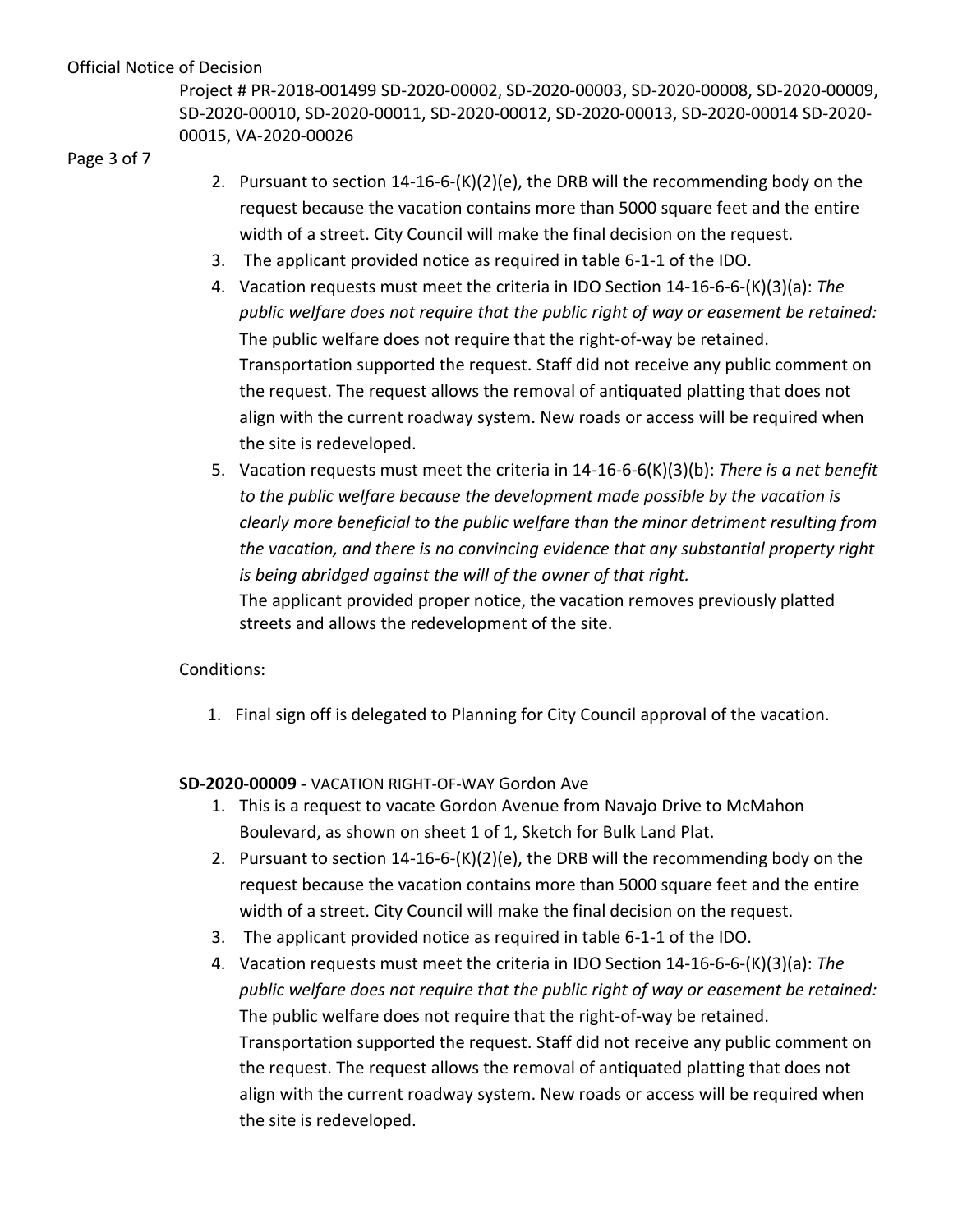Project # PR-2018-001499 SD-2020-00002, SD-2020-00003, SD-2020-00008, SD-2020-00009, SD-2020-00010, SD-2020-00011, SD-2020-00012, SD-2020-00013, SD-2020-00014 SD-2020- 00015, VA-2020-00026

Page 4 of 7

5. Vacation requests must meet the criteria in 14-16-6-6(K)(3)(b): *There is a net benefit to the public welfare because the development made possible by the vacation is clearly more beneficial to the public welfare than the minor detriment resulting from the vacation, and there is no convincing evidence that any substantial property right is being abridged against the will of the owner of that right.* The applicant provided proper notice, the vacation removes previously platted streets and allows the redevelopment of the site.

# Conditions:

1. Final sign off is delegated to Planning for City Council approval of the vacation.

# **SD-2020-00010** - VACATION RIGHT-OF-WAY Mason Dr

- 1. This is a request to vacate Mason Drive as shown in the vacation exhibit.
- 2. Pursuant to section 14-16-6-(K)(2)(e), the DRB will the recommending body on the request because the vacation contains more than 5000 square feet and the entire width of a street. City Council will make the final decision on the request.
- 3. The applicant provided notice as required in table 6-1-1 of the IDO.
- 4. Vacation requests must meet the criteria in IDO Section 14-16-6-6-(K)(3)(a): *The public welfare does not require that the public right of way or easement be retained:* The public welfare does not require that the right-of-way be retained. Transportation supported the request. Staff did not receive any public comment on the request. The request allows the removal of antiquated platting that does not align with the current roadway system. New roads or access will be required when the site is redeveloped.
- 5. Vacation requests must meet the criteria in 14-16-6-6(K)(3)(b): *There is a net benefit to the public welfare because the development made possible by the vacation is clearly more beneficial to the public welfare than the minor detriment resulting from the vacation, and there is no convincing evidence that any substantial property right is being abridged against the will of the owner of that right.*

The applicant provided proper notice, the vacation removes previously platted streets and allows the redevelopment of the site.

# Conditions:

1. Final sign off is delegated to Planning for City Council approval of the vacation.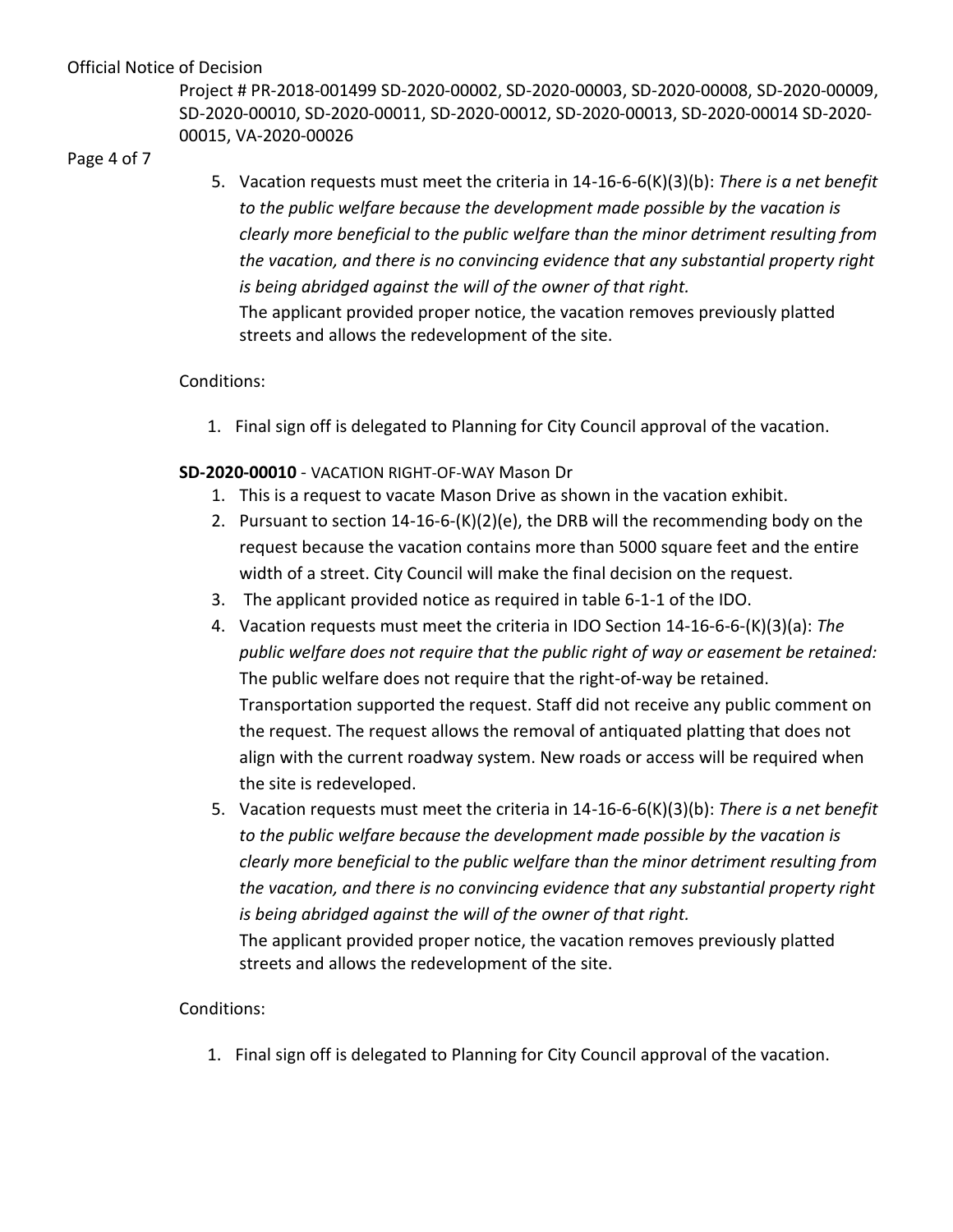Project # PR-2018-001499 SD-2020-00002, SD-2020-00003, SD-2020-00008, SD-2020-00009, SD-2020-00010, SD-2020-00011, SD-2020-00012, SD-2020-00013, SD-2020-00014 SD-2020- 00015, VA-2020-00026

#### Page 5 of 7

# **SD-2020-00011** - VACATION PUBLIC EASEMENT

- 1. This is a request to vacate a utility easement from Frost street to Navajo Drive, south of lots 10 and 13 of Block 9 and lots 9 and 12 of Block 8 Paradise Heights, as shown on the exhibit dated March 12, 1973.
- 2. The easement is no longer needed because the subdivision has been replatted and new easements will be granted when the site redevelops.
- 3. The applicant provided notice as required in table 6-1-1 of the IDO.

## **SD-2020-00012** - VACATION PUBLIC EASEMENT

- 1. This is a request to vacate a utility easement from Gordon Avenue to just south of lot 6 and 1, block 9, Paradise Heights, as shown on the exhibit dated March 12, 1973.
- 2. The easement is no longer needed because the subdivision has been replatted and new easements will be granted when the site redevelops.
- 3. The applicant provided notice as required in table 6-1-1 of the IDO.

## **SD-2020-00013** - VACATION PUBLIC EASEMENT

- 1. This is a request to vacate a utility easement from Westside Boulevard to Gordon Ave between lots 7 and 8, block 14, Paradise Heights, as shown on the exhibit dated March 12, 1973.
- 2. The easement is no longer needed because the subdivision has been replatted and new easements will be granted when the site redevelops.
- 3. The applicant provided notice as required in table 6-1-1 of the IDO.

# **SD-2020-00014** - VACATION PUBLIC EASEMENT

- 1. This is a request to vacate a utility easement from Gordon Ave to the north edge of lots 4 and 17, block 8, Paradise Heights, as shown on the exhibit dated March 12, 1973.
- 2. The easement is no longer needed because the subdivision has been replatted and new easements will be granted when the site redevelops.
- 3. The applicant provided notice as required in table 6-1-1 of the IDO.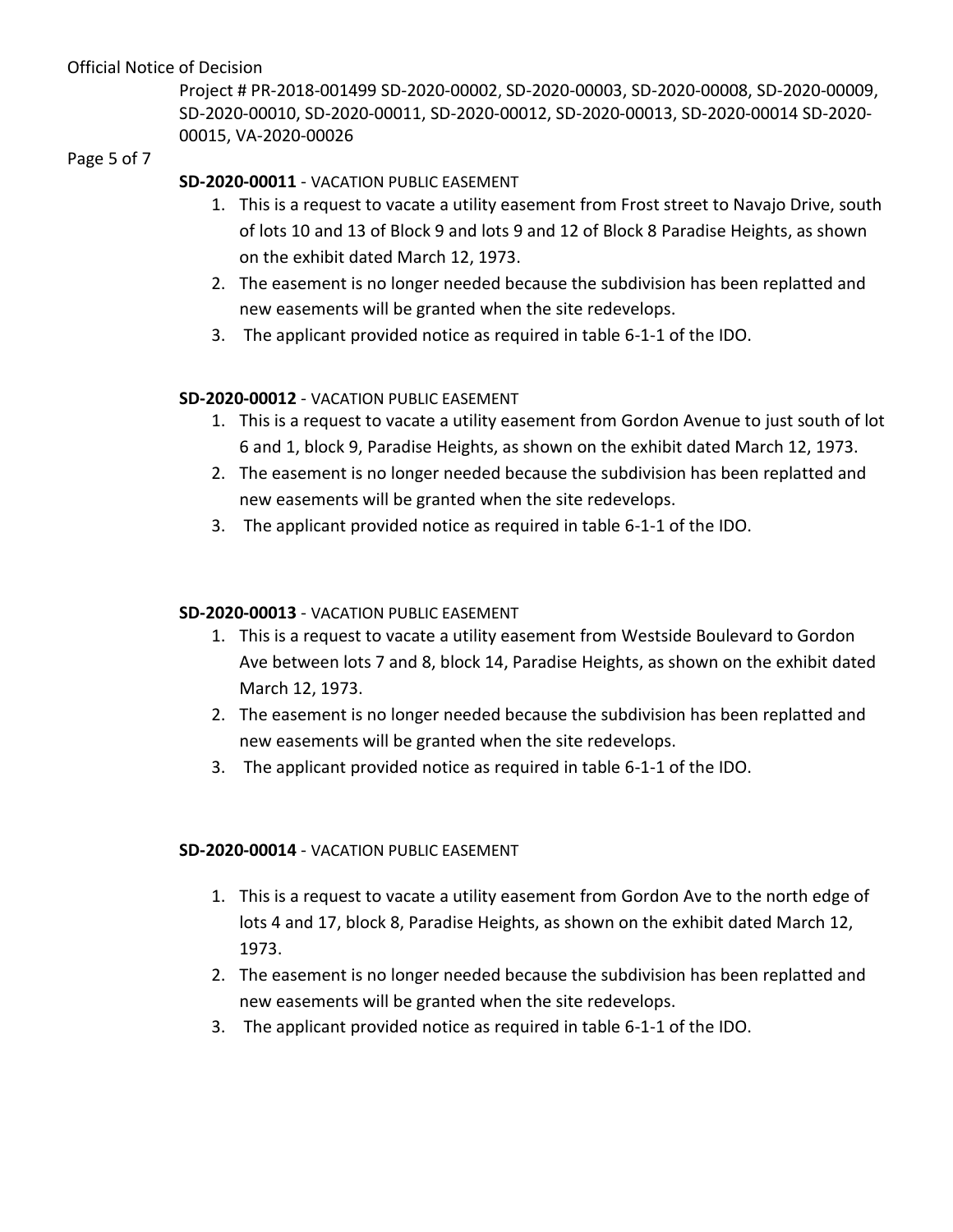Project # PR-2018-001499 SD-2020-00002, SD-2020-00003, SD-2020-00008, SD-2020-00009, SD-2020-00010, SD-2020-00011, SD-2020-00012, SD-2020-00013, SD-2020-00014 SD-2020- 00015, VA-2020-00026

#### Page 6 of 7

# **SD-2020-00015** - VACATION PUBLIC EASEMENT

- 1. This is a request to vacate a utility easement from Westside Boulevard to Gordon Avenue between lots 5 and 6, Paradise Heights, as shown on the exhibit dated March 12, 1973.
- 2. The easement is no longer needed because the subdivision has been replatted and new easements will be granted when the site redevelops.
- 3. The applicant provided notice as required in table 6-1-1 of the IDO.

# **VA-2020-00026 –** BULK LAND PLAT

- 1. This request consolidates the existing 21 lots and vacated easements and rights-of-way into one tract. The plat dedicates right-of-way along McMahon Blvd. and Universe Blvd. and grants a floating access easement for future development. (see sheet 2 of 3).
- 2. The proper notice was given as required by the IDO in Table 6-1-1.
- 3. The plat contains the notes required by 14-16-6-6(L)(2)(b).

# Conditions:

- 1. Final sign off is delegated to ABCWUA for plat note regarding utility development and to Planning DXF file and utility signatures. Final action by City Council will be required prior to final sign off.
- 2. The applicant will obtain final sign off by April 22, 2020 or the case may be scheduled for the next DRB hearing and could be denied per the DRB Rules of Procedure.
- 3. The site must return to the DRB for future development review or further subdivision.

APPEAL: If you wish to appeal this decision, you must do so within 15 days of the DRB's decision or by **FEBRUARY 20, 2020.** The date of the DRB's decision is not included in the 15-day period for filing an appeal, and if the 15<sup>th</sup> day falls on a Saturday, Sunday or Holiday, the next working day is considered as the deadline for filing the appeal.

For more information regarding the appeal process, please refer to Section 14-16-6-4(U) of the Integrated Development Ordinance (IDO). A Non-Refundable filing fee will be calculated at the Land Development Coordination Counter and is required at the time the appeal is filed.

You will receive notification if any person files an appeal. If there is no appeal, you can receive Building Permits at any time after the appeal deadline quoted above, provided all conditions imposed at the time of approval have been met. Applicants submitting for building permit prior to the completion of the appeal period do so at their own risk. Successful applicants are reminded that there may be other City regulations